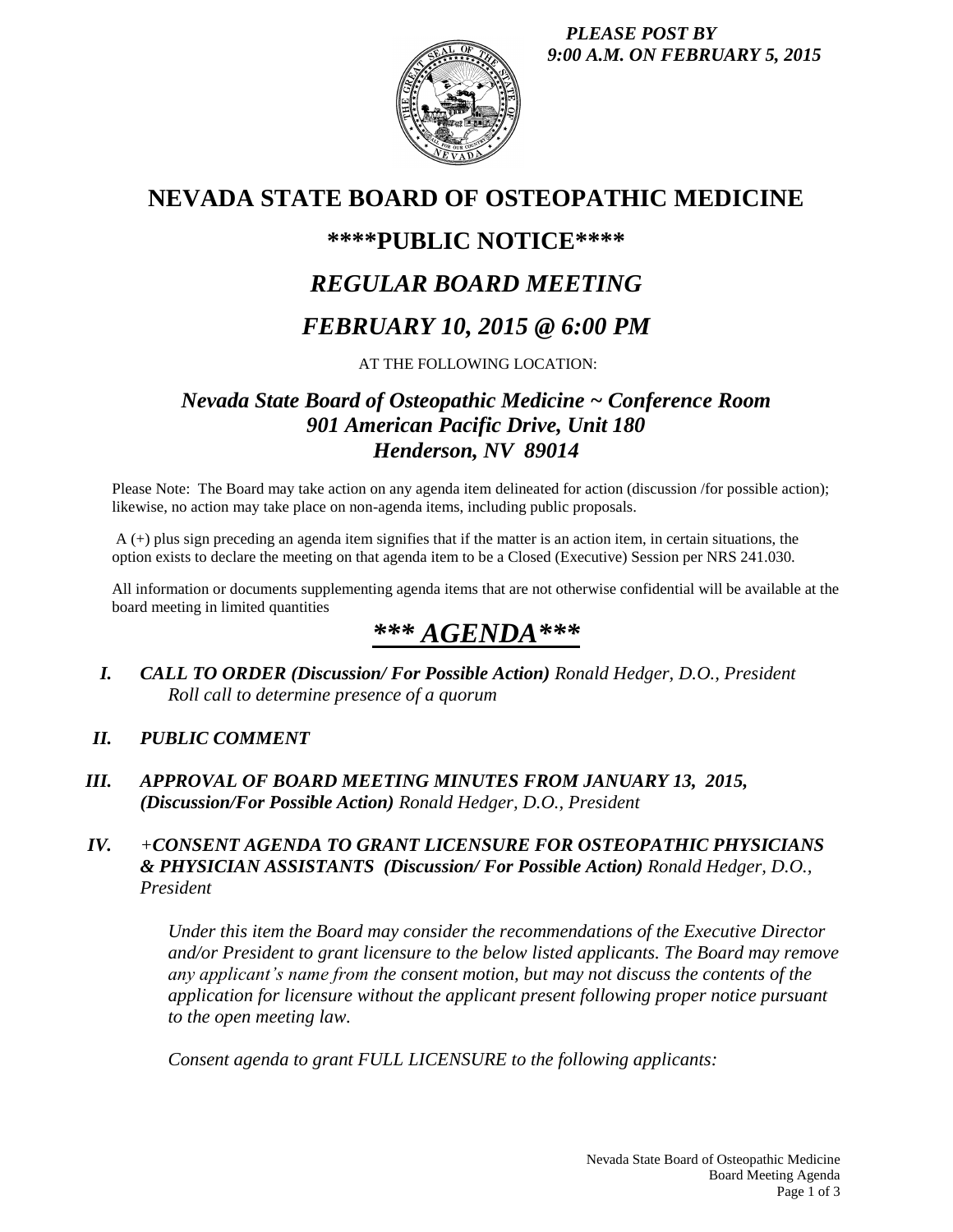*Physician Name Specialty Mark Hash, D.O. Family Medicine Daniel Lott, D.O. – Endorsement OB/GYN Mukesh Wadhwa, D.O. Anesthesiology*

*Special Licenses NRS.633.411: Leah Beegan, D.O. Geriatrics Christopher Halphen, D.O. UMC – Orthopedic Surgery*

*Special Licenses NRS.633.401(a): Jeffrey Fountain, D.O. Diagnostic Radiology Tien H. Tran, D.O. Diagnostic Radiology*

*Jason Johnson, D.O. Plastic & Reconstructive Surgery*

*Physician Assistant Supervising Physician Justin Cottrell, PA-C Unknown at this time*

- *V. +DISCUSSION/CONSIDERATION ON MOTION TO AMEND SETTLEMENT AGREEMENT AND ORDER REGARDING JACQUELINE LEVENTHAL, D.O., IBM SAMIR PANCHOLI, D.O., (Discussion/For Possible Action/Board may go into closed*  **session** *pursuant to NRS 241.030 to move to a closed session because the discussion will have to do with this applicant's character, alleged misconduct, professional competence, or similar items). Ronald Hedger, D.O., President*
- *VI. +REQUEST FOR WAIVER FROM DR. JACQUELINE LEVENTHAL PURSUANT TO NRS 633.481 –MISSING TWO CME CREDITS PER NRS 633.471(5) REQUIRED FOR THE CALENDAR YEAR 2014 (Discussion/For Possible Action/Board may go into closed* **session** *pursuant to NRS 241.030 to move to a closed session because the discussion will have to do with this applicant's character, alleged misconduct, professional competence, or similar items). Ronald Hedger, D.O., President*
- *VII. DISCUSSION/CONSIDERATION OF DRAFT REGULATORY LANGUAGE ADDRESSING THE USE OF OPIOID ANALGESICS IN THE TREATMENT OF CHRONIC OR INTRACTABLE PAIN, (Discussion/For Possible Action), Ronald Hedger, D.O., President*

#### *VIII. EXECUTIVE DIRECTOR'S REPORT*

- *a. Compilation Report*
- *b. Licensing*
- *c. Lease Update*
- *IX. LEGAL REPORT (Discussion/Action) by Louis Ling, Board Counsel and/or Sophia Long, Deputy Attorney General*
- *X. ITEMS FOR FUTURE DISCUSSION/ACTION/UPCOMING AGENDA*
- *XI. PRESIDENT Report on Board Business, Ronald Hedger, D.O., President*